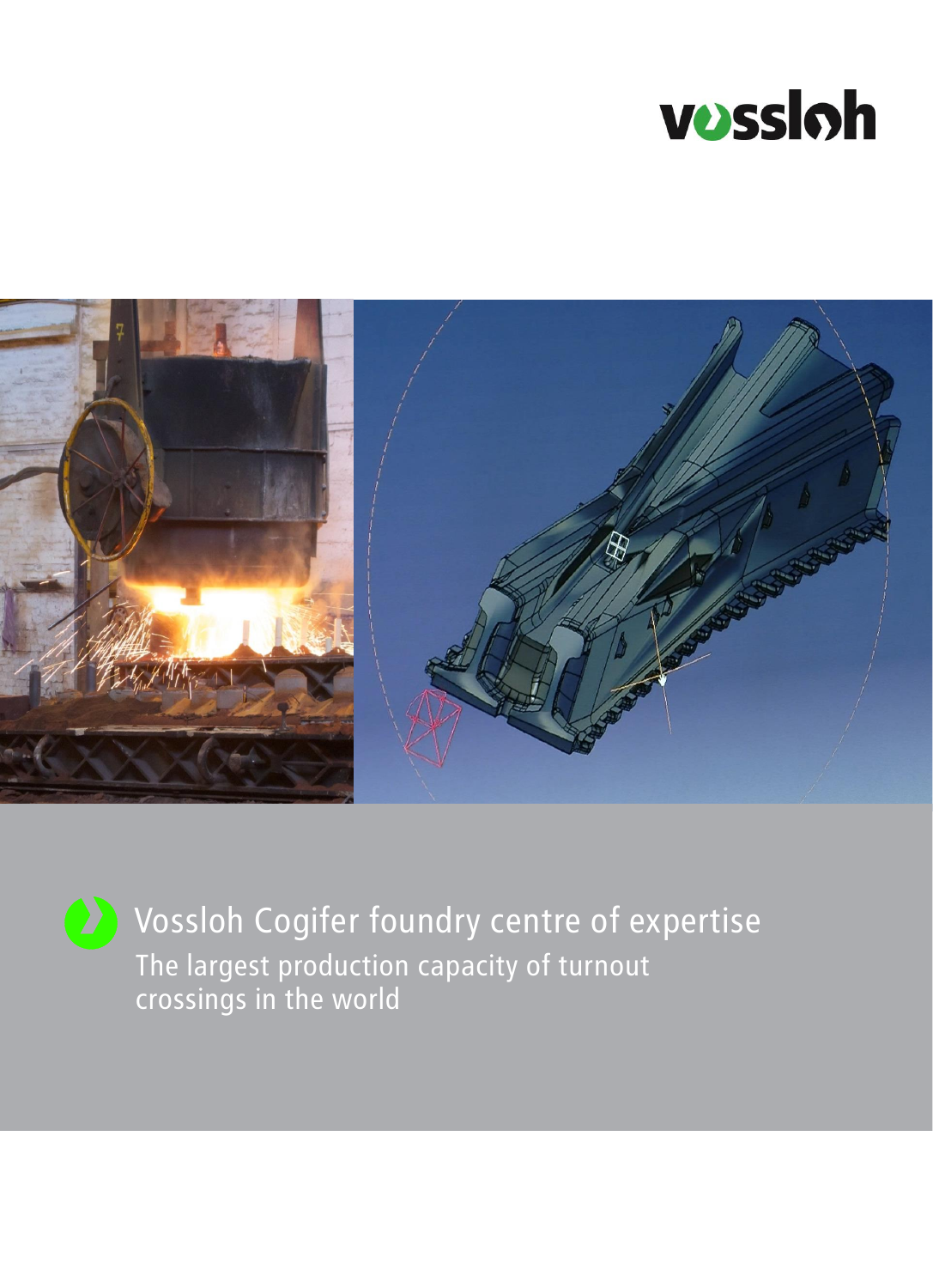# Vossloh Cogifer foundry centre of expertise International leader in the field of cast manganese common crossings

Vossloh Cogifer is a global leader in the field of turnouts and associated equipment for all types of rail networks. The track crossing is located at the centre the turnout and provides the continuity of two intersecting routes. Subjected to high stresses, it is a key element in comfort and safety.

## **Vossloh Cogifer produces more than 4000 track crossings per year and 60,000 crossings are already welded into tracks...**

Located in the Pas-de-Calais, Outreau Technologies has been producing track crossings and cast manganese cradles for railway infrastructures throughout the world since 1954.

With 200 employees, the foundry designs and manufactures cast manganese, fishplated or welded common crossings to suit all modes of transport guided by the rails. Outreau Technologies also supplies crossings that are pre-hardened by explosion.

With highly qualified staff and the most modern production facilities, Outreau Technologies is the foundry centre of expertise of the Vossloh Cogifer Group. Capable of making crossings for all networks (national lines, high-speed lines, suburban networks, metros and trams), Outreau Technologies has internationally recognized expertise.





The site handles all stages, including the design, shipping, manufacturing, quality control and administrative stages.

Outreau Technologies has <sup>a</sup> policy of innovation in the field of alloys and is continuously improving its processes. The objective is to improve the speed, capacity, frequency and safety of networks..

Its experience also enables it to offer a maintenance support service, which includes everything from expert assessments to building up by arc welding and in-track reprofiling operations.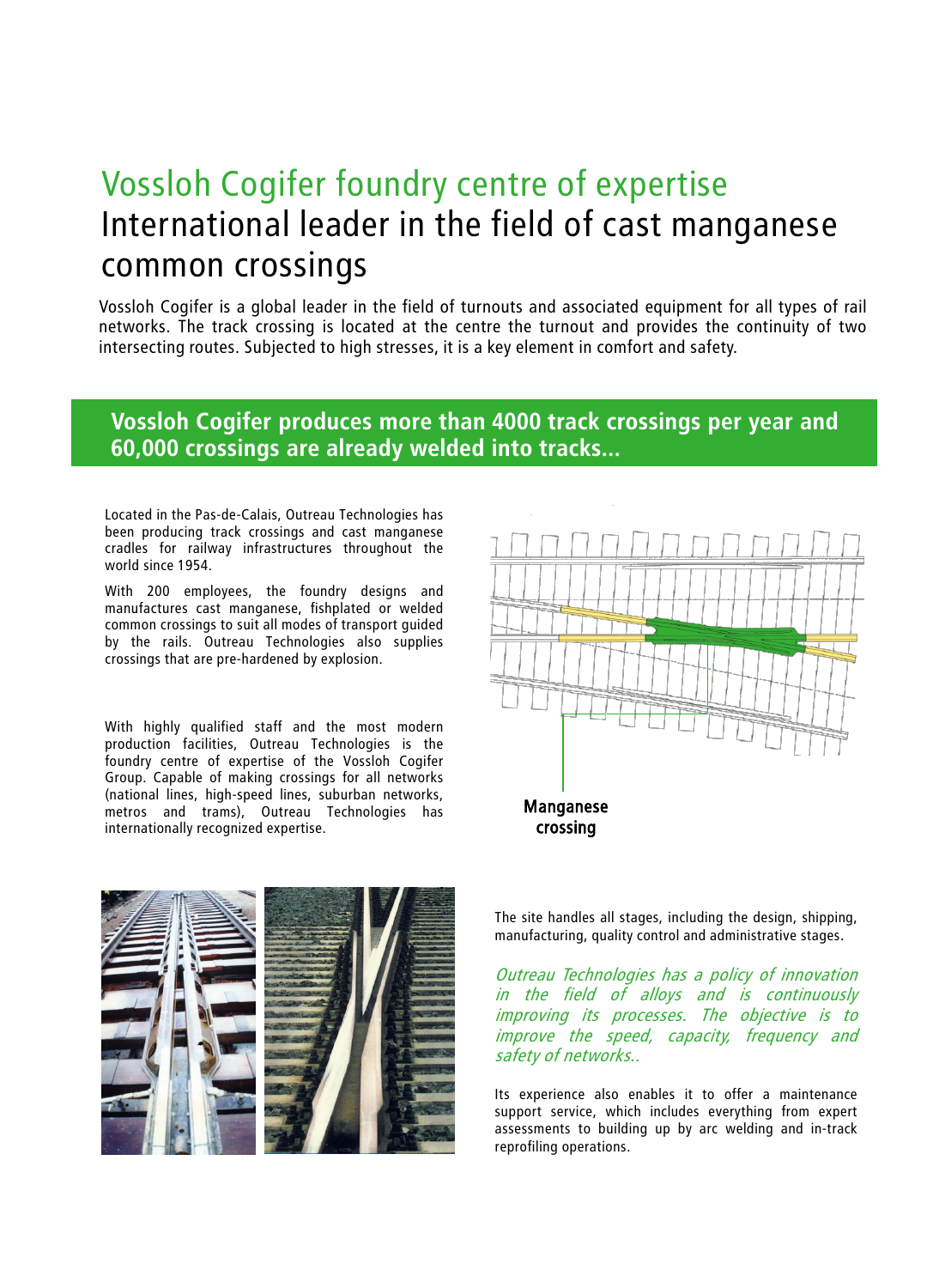# Quality foundry technology for optimized safety

This global foundry expertise has enabled Vossloh Cogifer to strengthen its international leadership in the production of common crossings.



- ► Certified welding process following a static (folding test) and dynamic (fatigue test) inspection
- Flash welding with Maustinox  $Mn^{\circledast}$  insert
- ► 2 flash welding machines incorporated into the production line: more than 60,000 welds
- CATIA software for 3D design and computerized simulations
- Internal regeneration system for casting sand



A centre of excellence for track crossings has become the specialist for crossings pre-hardened by explosion





►R&D I-Trans programme: 5 years of in-track tests, TTSA (Track Train System Availability) project in collaboration with the Swiss railways and Eurotunnel

### ADVANTAGES OF THE PRE-HARDENED CROSSING

- ► Increases the load carried by 40 %
- ► Decreases maintenance costs by 50 %
- ► Overall life cycle costs gain of 20 %

From drawing board to completion, innovative designs for new and existing channels.